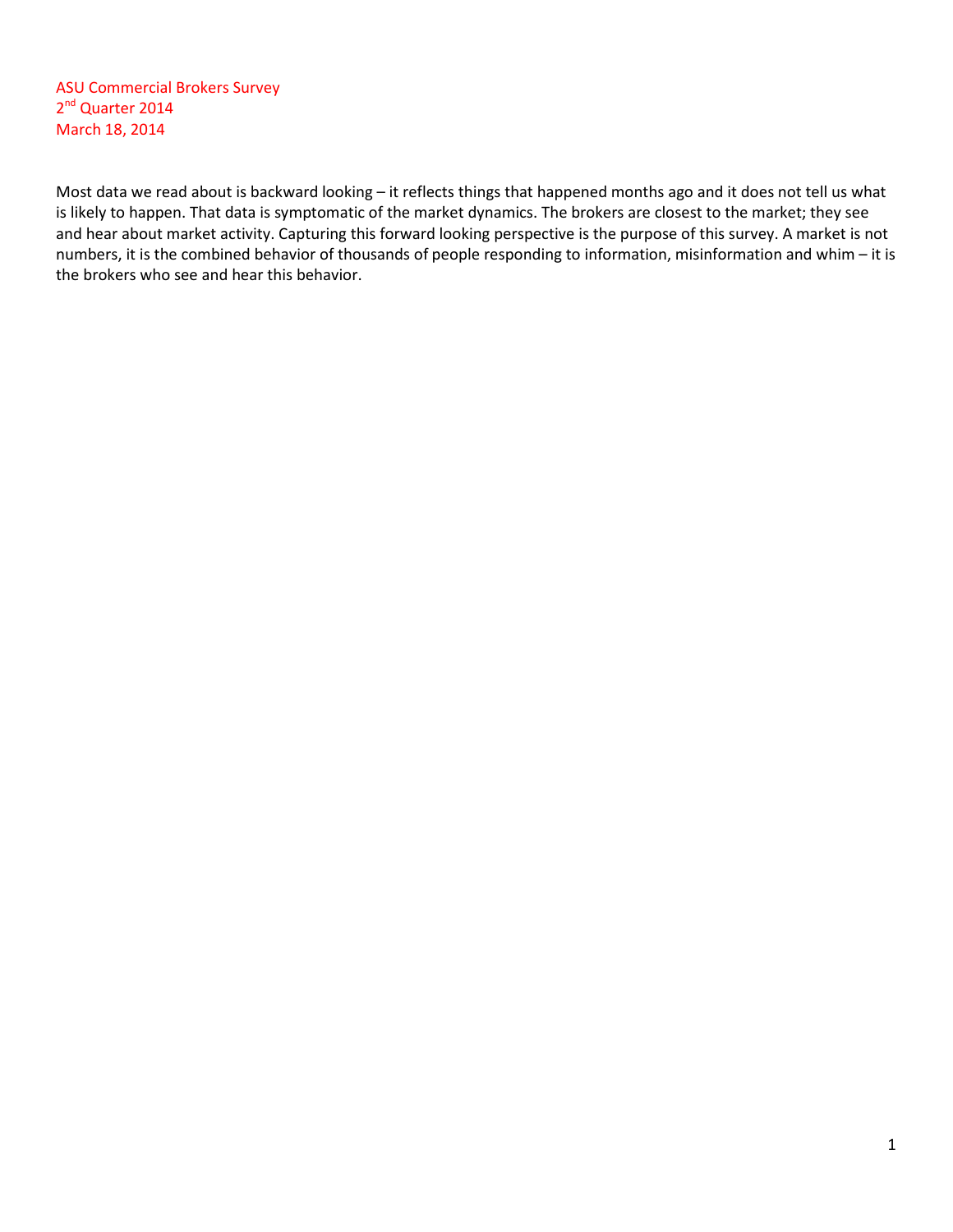### Where are we in the Cycle?

There was a significant change in the panel's opinion of where we are in the cycle. Previously there was consensus that this market was in recovery. However, given current market conditions the panel was fairly evenly split between recovery and correction indicating uncertainty and concern.



- We're not necessarily in a great growth mode, but we have not taken a bunch of steps backward and fallen.
- Population growth and wage growth are the two things that we really need to drive this economy along. Job growth without significant wage growth doesn't help much at all; it doesn't help people buy houses.

#### In what direction is the Metro Phoenix Market moving?

The panel shifted from strongly believing the market was on an upward trend to a majority believing we are stationary.



• There's some bad news out there. I just don't think people are really talking about it all that much. I think maybe we are tired of the bad news.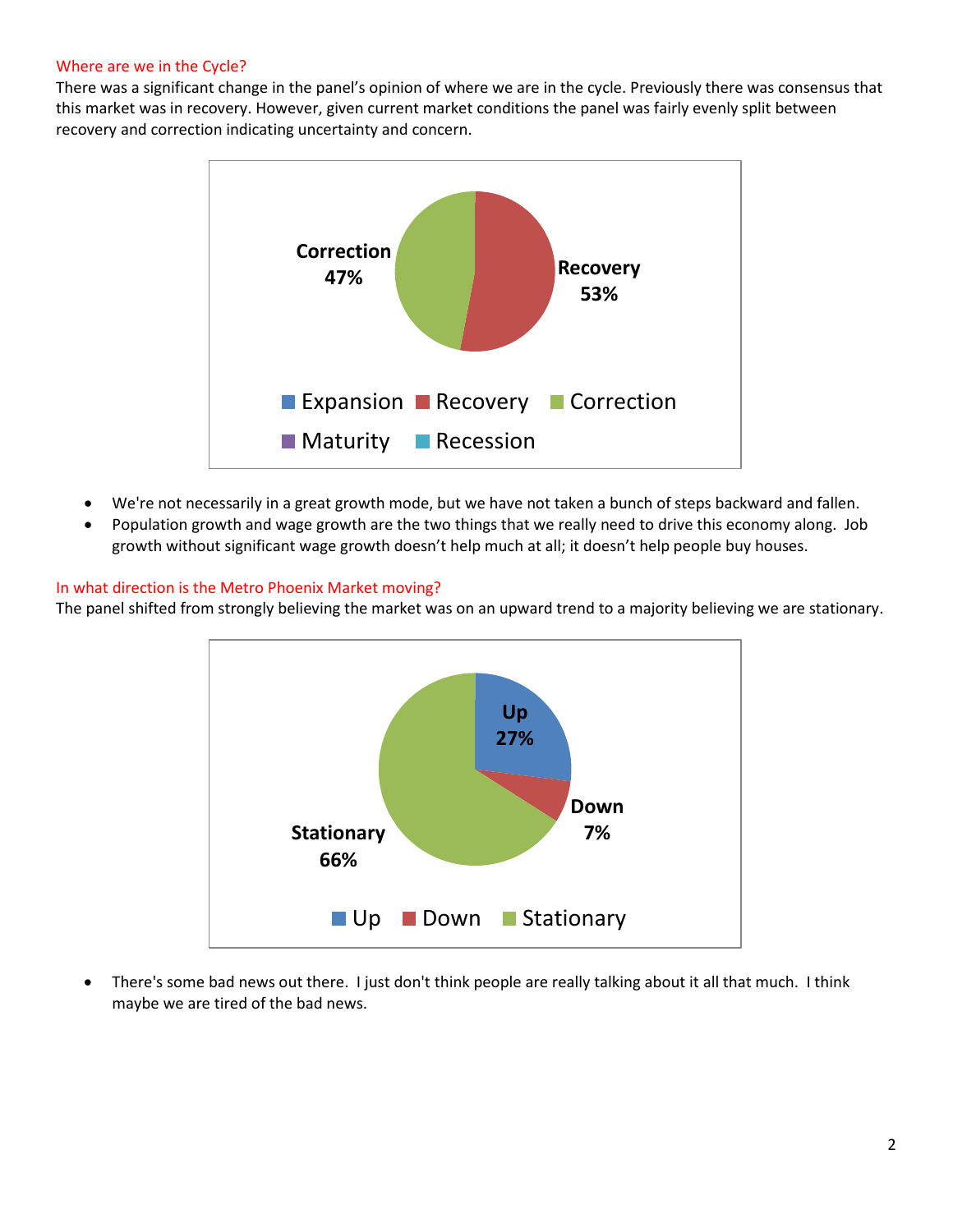## Where are Apartment Vacancy Rates headed in the next three months?

The panel opinion shifted to a feeling that vacancy rates are going down. This was a significant change from last quarter when only 10% thought they would go down.



- The population growth is starting to come back, but household growth is negligible. The population is growing, but they are sharing space.
- Particularly the millennials, they are tending far more than any other generation to rent, and when they rent, they bring all the roommates in as well.
- Vacancy rates are going to continue to go down, but pushing rents is going to be a challenge, except for the A's and the B pluses, but B minuses and Cs are really struggling because wage growth is not increasing, and cost of living is going up as well as inflation. It's really squeezing the lower demographic out of the rental pool.
- The first time home buyers have been shut out of the marketplace and are being relegated to rentals now.

## Where are Apartment Rents headed in the next three months?

The majority of panel members believe that apartment rents will be stationary reflecting an increase in supply.



• The market went from 14.9 percent in the fourth quarter 2009 to where we are now at 7.25 percent. For rent growth to traditionally happen in this market, the rents need to be at five percent or lower, and we are still not there.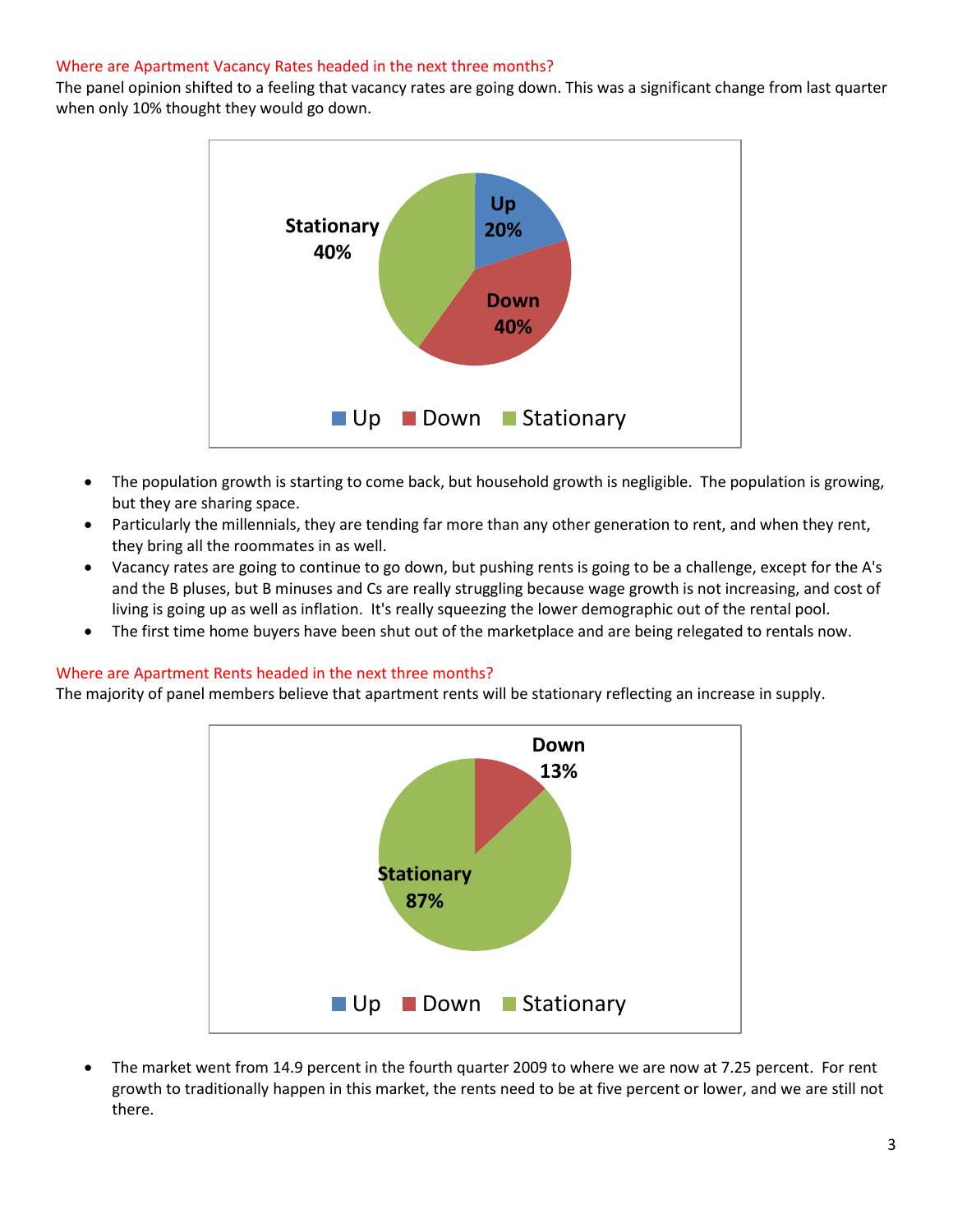• With all the competition entering the marketplace, the A's will not be able to grow rents, the two bedrooms and the three bedrooms are going to lease up and command the rent, but the studios and ones are going to struggle.

## Which Multifamily property class will realize the greatest rent growth in the next three months?

The majority of the panel believed that class B apartments will likely see the greatest increase in rents mostly due to the fact we have reached the elastic limit on rents at the class A level.



• Class A buildings always feed an insatiable appetite for investors. There's just a lot of very low cost to capital investors out there who want that coupon, but it is good for Class B projects for all the same reasons.

# What is the level of interest for the Multifamily investor and lender?

The panel had a significant shift in opinion with 33% believing that investor and lender interest in apartments will increase. This is a change from last quarter when no panel member thought there would be an increase in interest.



• It is huge, as the lenders I've been talking to for the last 60 days are all saying; their allocations are up by 25 percent this year for multi-family, so it'll be interesting to see.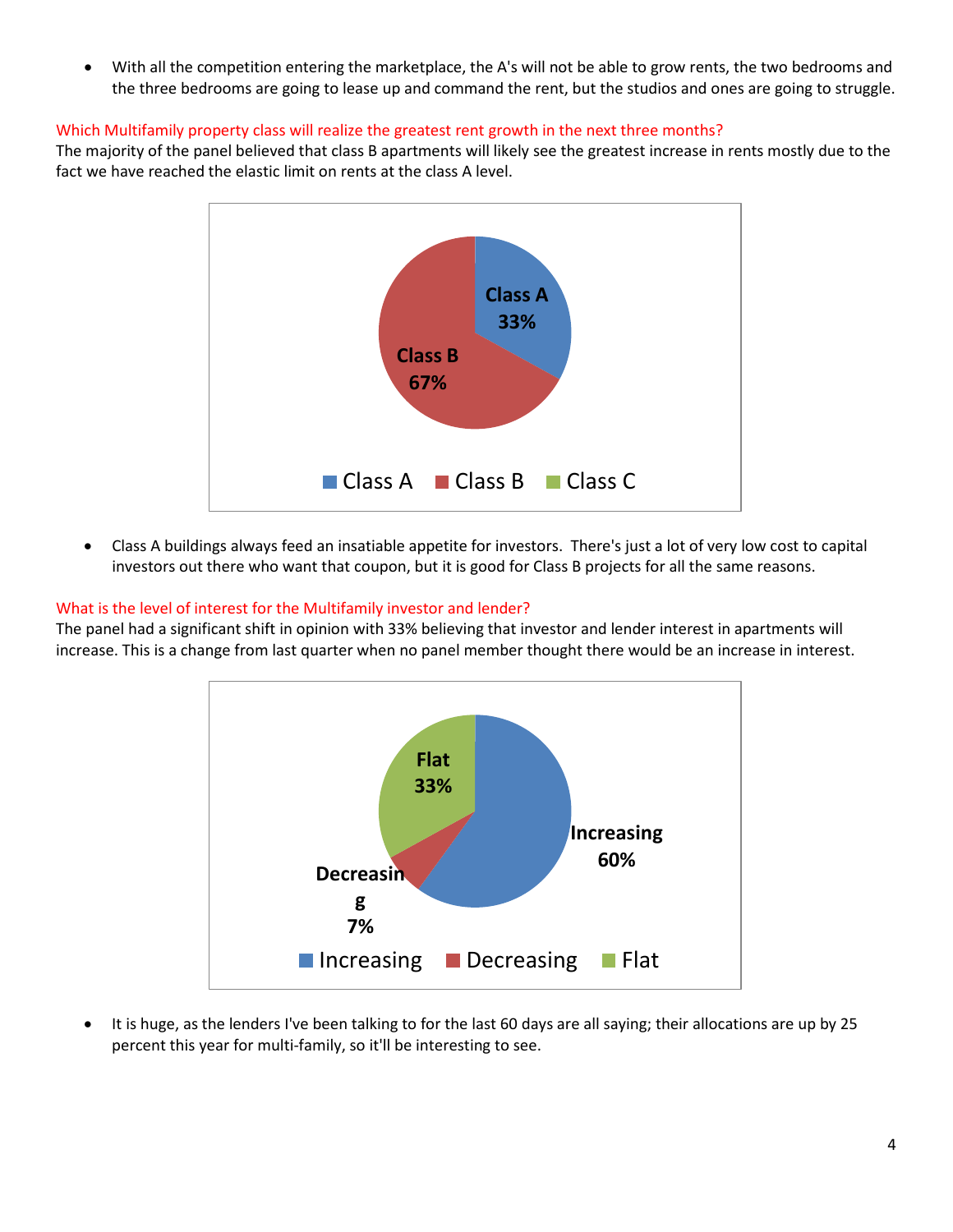## Where are Big Box Industrial Vacancy Rates headed in the next three months?

The vast majority of the panel believes vacancy will remain essentially unchanged. This is a change from last quarter when the panel was split between rates going up, down or remaining stationary. The biggest change is that fewer panel members belied the rates were going down.



- There is no new inventory coming online, there has not been any in the past 13 to 15 months.
- The activity has basically dried up in this sector, the big box and e-commerce distribution sector has been quiet since the beginning of 2013.
- The majority of the industrial vacancy is in distribution.
- There was a slew of activity back in 2008 and 2009, when there were seven, eight million square feet of big box, and we fell off a cliff. Then in 2010, 2011, and 2012, we absorbed every one of those buildings that had been built, with the exception of one.
- It was an anomaly in that you had all this vacancy that was absorbed, but it was in a very small number of deals.

#### Where are Big Box Industrial Rents headed in the next three months?

The opinion about rents remained essentially unchanged but with a very slight shift toward rents going up.



• They are going to stay flat, and/or some of these parties may get a little anxious and decide that they are going to get the next guy so they may come down a little on rates because they do not want to sit on a building any longer. It could get a little more competitive.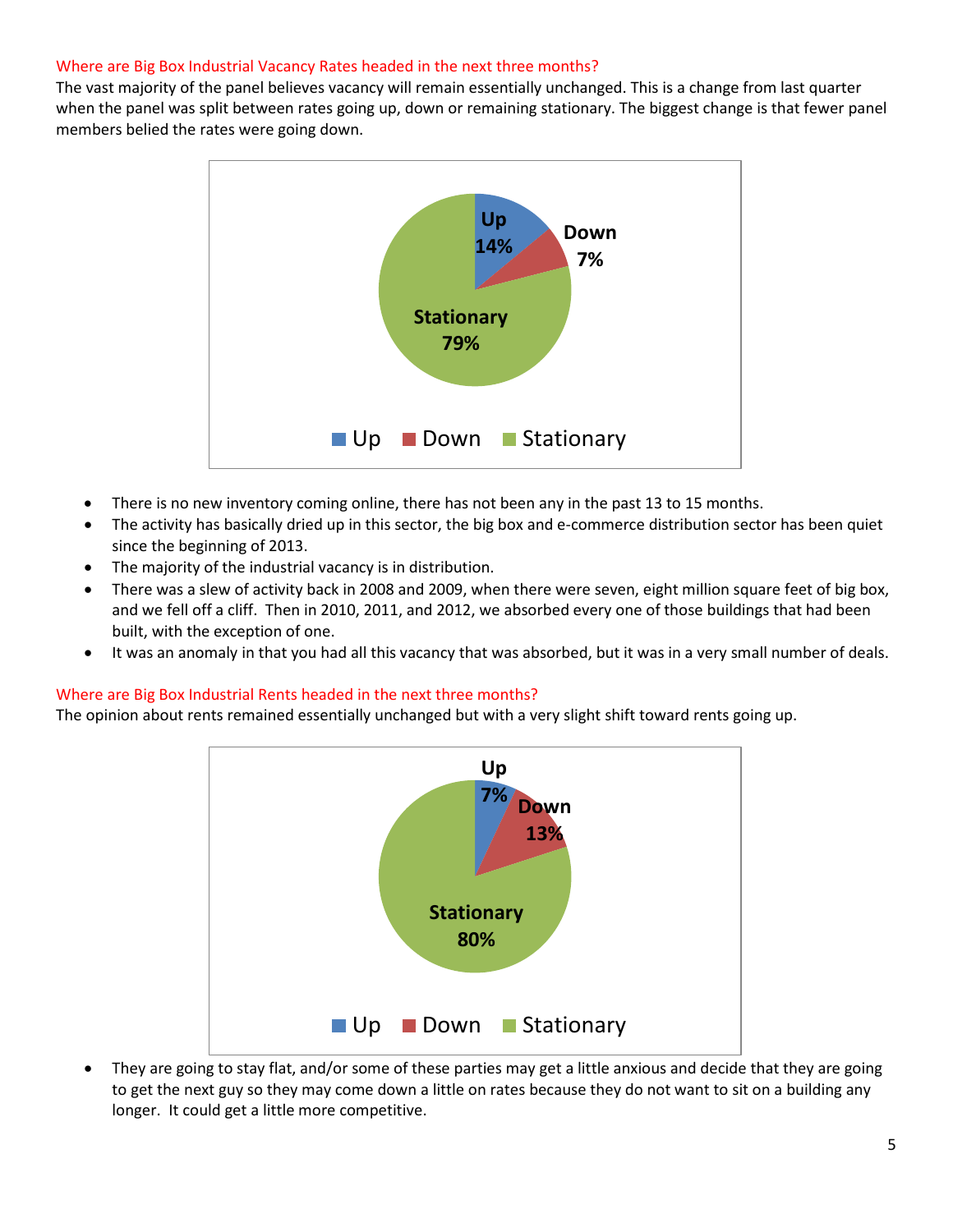## Is this a Tenant or Landlord Industrial market?

This remained unchanged with a consensus that it is still a tenant market.



## Where are Office Vacancy Rates headed in the next three months?

The panel had a very significant shift in opinion about office rents with 79% believing vacancy rates remaining stationary.



- There are some big deals out there that have been floating around for a while, but we have also lost momentum.
- There are a lot of big corporate users that are taking a really long time to get any deals done. There is no question that it is submarket driven.
- Downtown Tempe seems to be the hottest market right now.
- In a year, this will look different, the vacancy will be down. It may not be down five percent, but it'll be down two percent.
- Pure office space at 20,000 square feet and below cannot be found. If you compare market to market, Scottsdale as a whole would appear to be much lower overall if you removed north Scottsdale because there is a bulk of space on the market in north Scottsdale. The same thing cannot be found in the east valley. They are pretty consistently lower and going down. We just cannot find it because nobody is built anything, and the small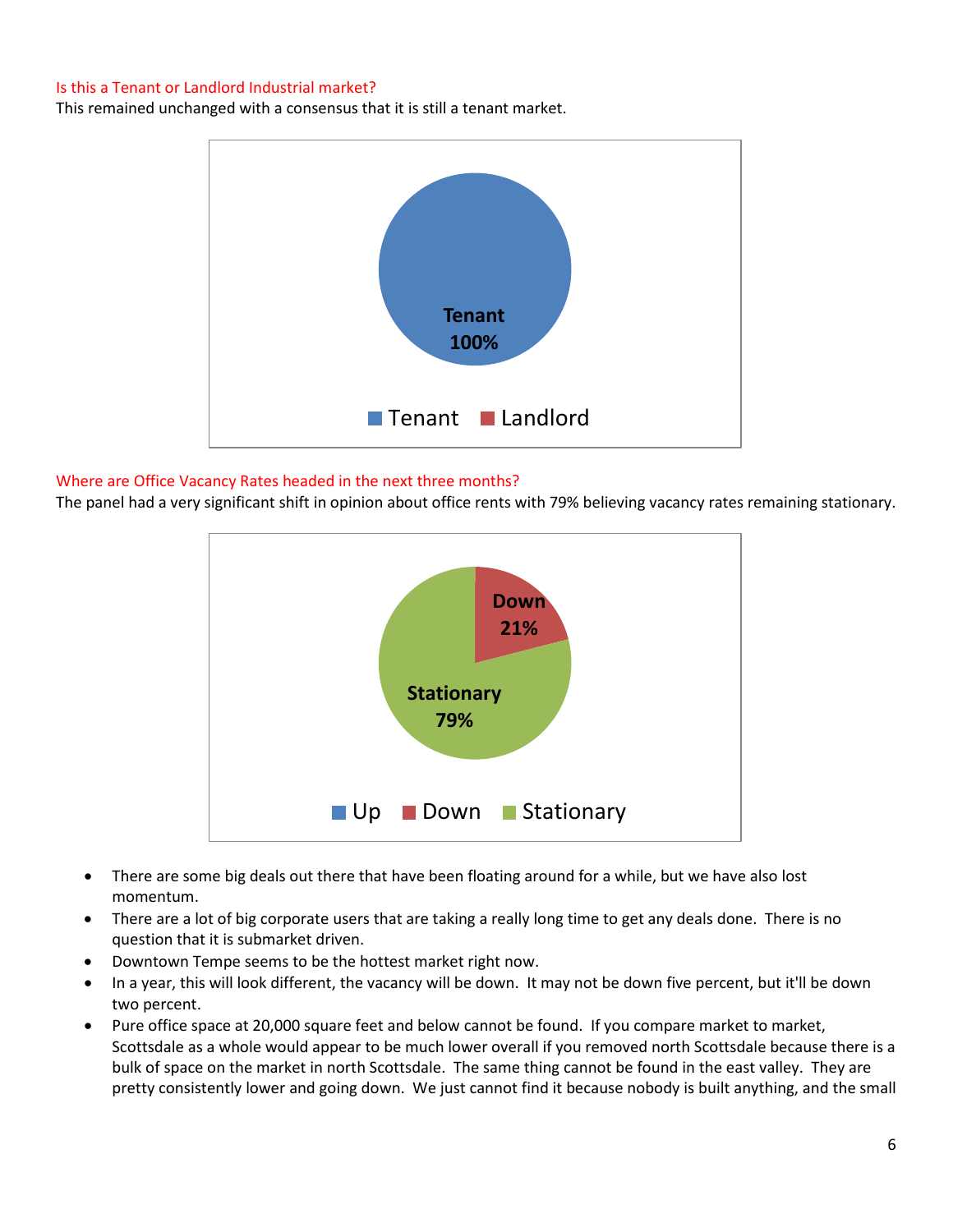business owner is feeling more confident and they want more space, but they don't want to go into a large building.

• Capital is ahead of the fundamentals, it is believing that the same story will prevail like it always has. It is just going to be a slower churn. We're not chewing through as much vacancy annually as we have in the past.

# Where are Office Rents headed in the next three months?

The panel continues a trend of opinion shift toward rents remaining stationary.



- We are starting to see rent growth when you look into these buildings that get to 85-90 percent leased.
- If you balance it all out to the overall market, rents are going stay flat for the next quarter, however we will see some rent growth towards the end of this year.

# Is this a Tenant or Landlord Office market?

There was almost near consensus that this is tenant market for office but a very slight shift toward a belief it is becoming a landlord market.

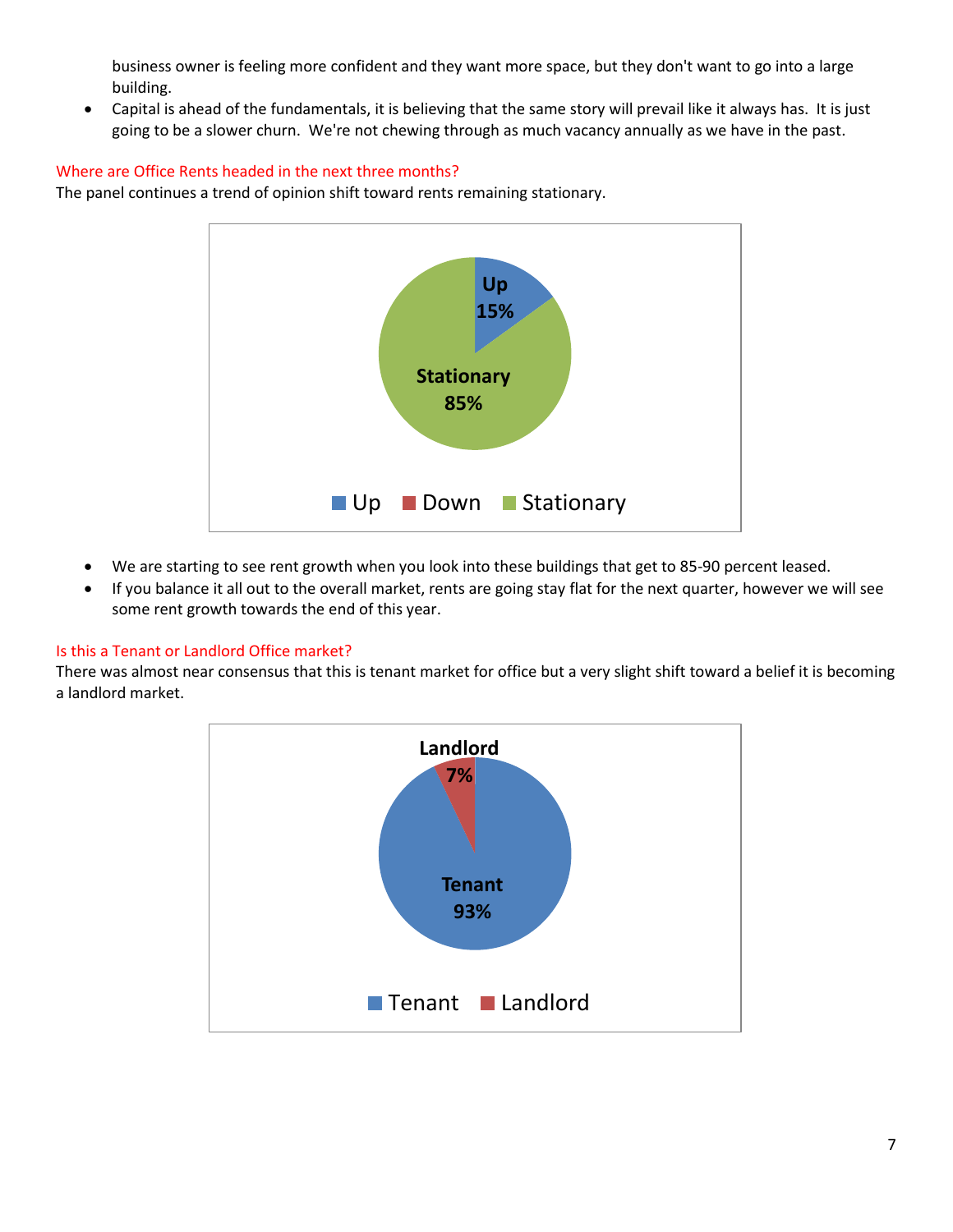## Where are Retail Vacancy Rates headed in the next three months?

The panel shifted its opinion toward vacancy rates to retail beginning to go up which was a significant change from last quarter.



- It depends on the submarket. It depends on about 4,000 things.
- If it is an A or B product, it is fully leased with three different proposals for anything vacant. If it is a C or D product, you can't give it away.
- Vacancy rates are going up. Retailers are trying to figure out how to compete with e-commerce.
- There is a melding now of the Internet with the bricks and mortar, and part of that is the good news.

## Where are Retail - Anchored Center Rents headed in the next three months?

The panel shifted this segment being stationary but there was some opinion it was trending downward.

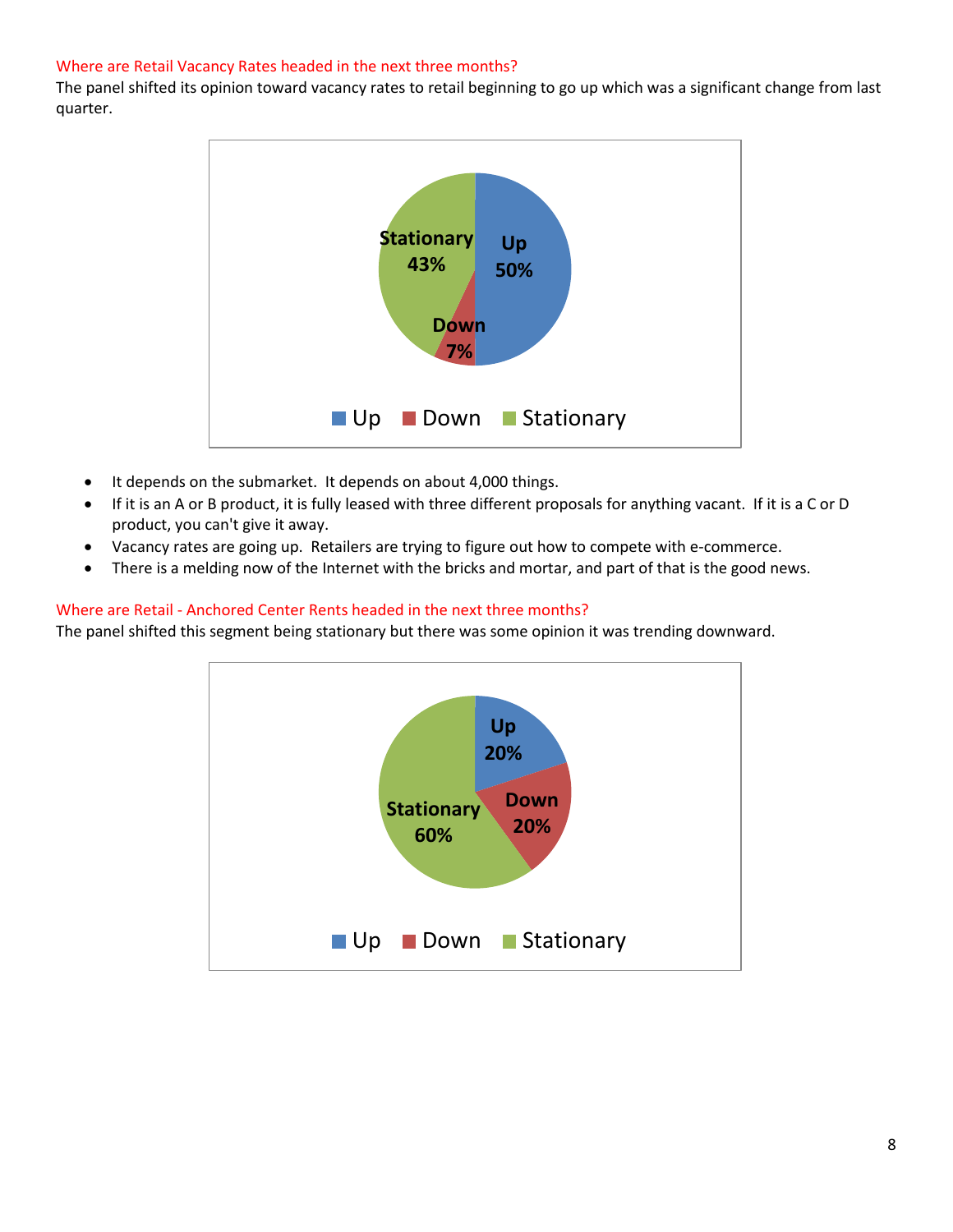#### Where are Retail - Unanchored Center Rents headed in the next three months?

The panel continued its shift toward and opinion that unanchored retail was stationary.



# Where are Retail - Big Box (over 25K square feet) Rents headed in the next three months?

The panel was pretty evenly divided between down and stationary on its opinion of which direction rents were going.

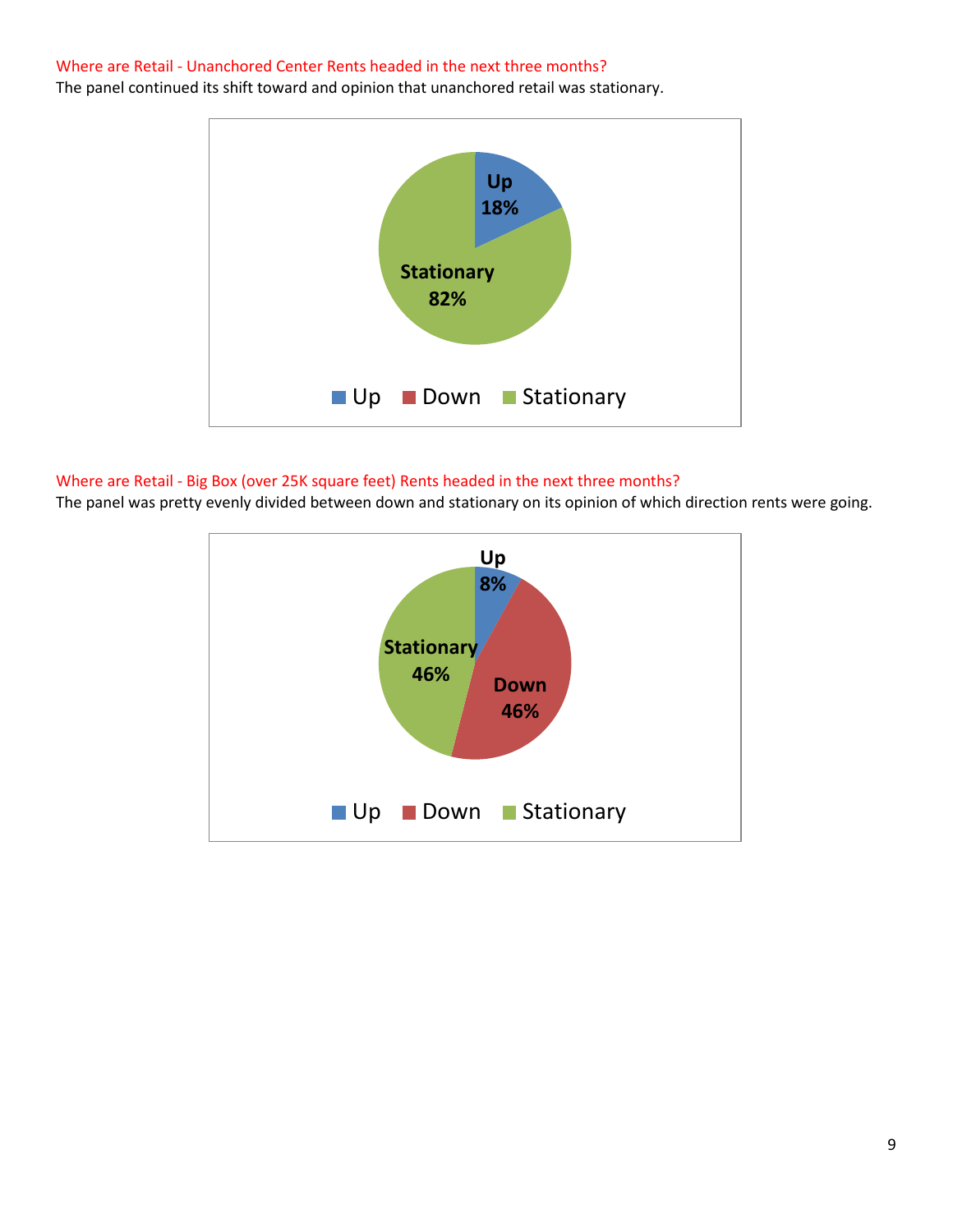#### Is this a Tenant or Landlord Retail market?

This was unchanged with a consensus that it is still a tenant market.



## Where are Interest Rates for commercial loans headed in the next three months?

There was shift from near consensus that rates will remain stationary toward an opinion they would begin to go down.



• At least for the next two quarters, I'd say flat to down.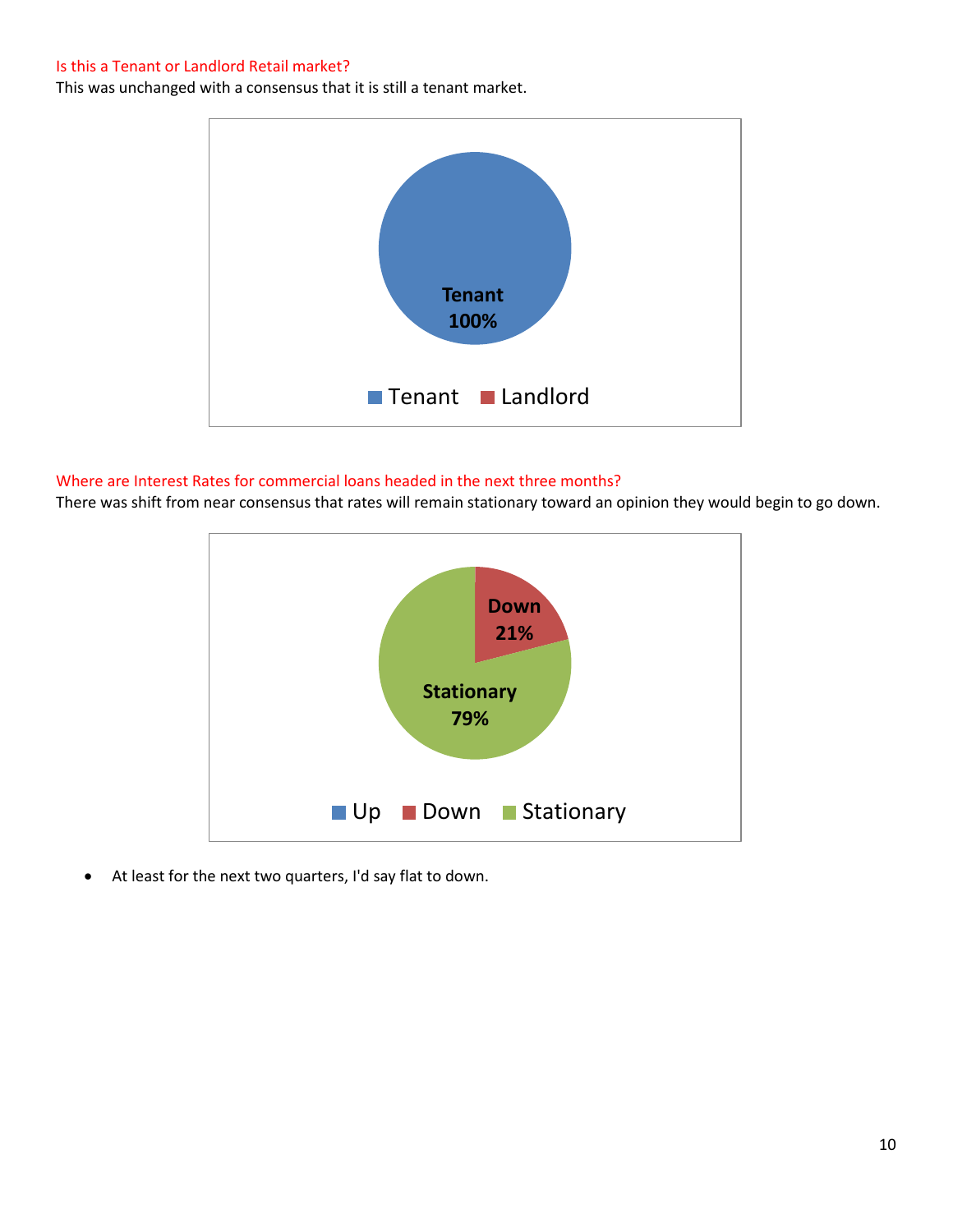#### Where are Investor Returns headed in the next three months?

The panel's opinion continued a trend toward believing that investor returns would be stationary.



• If you are a single tenant net lease, there is a whole new (in the last ten years) segment of the market that feels like it is prolific with investors. Everybody wants long term net lease.

#### How do you see Medical Office users affecting the absorption of office space in the next three months?

There was a shift back toward an opinion that this segment of the market has a positive effect on overall office space use.



- There are some medical office users that just don't want to commit to—they don't know what's ahead.
- The medical operators who are also cash physicians are buying like crazy. Their businesses are through the roof.
- The segments of the business that are the most active are alternative medicine, plastic surgery, and surgery centers.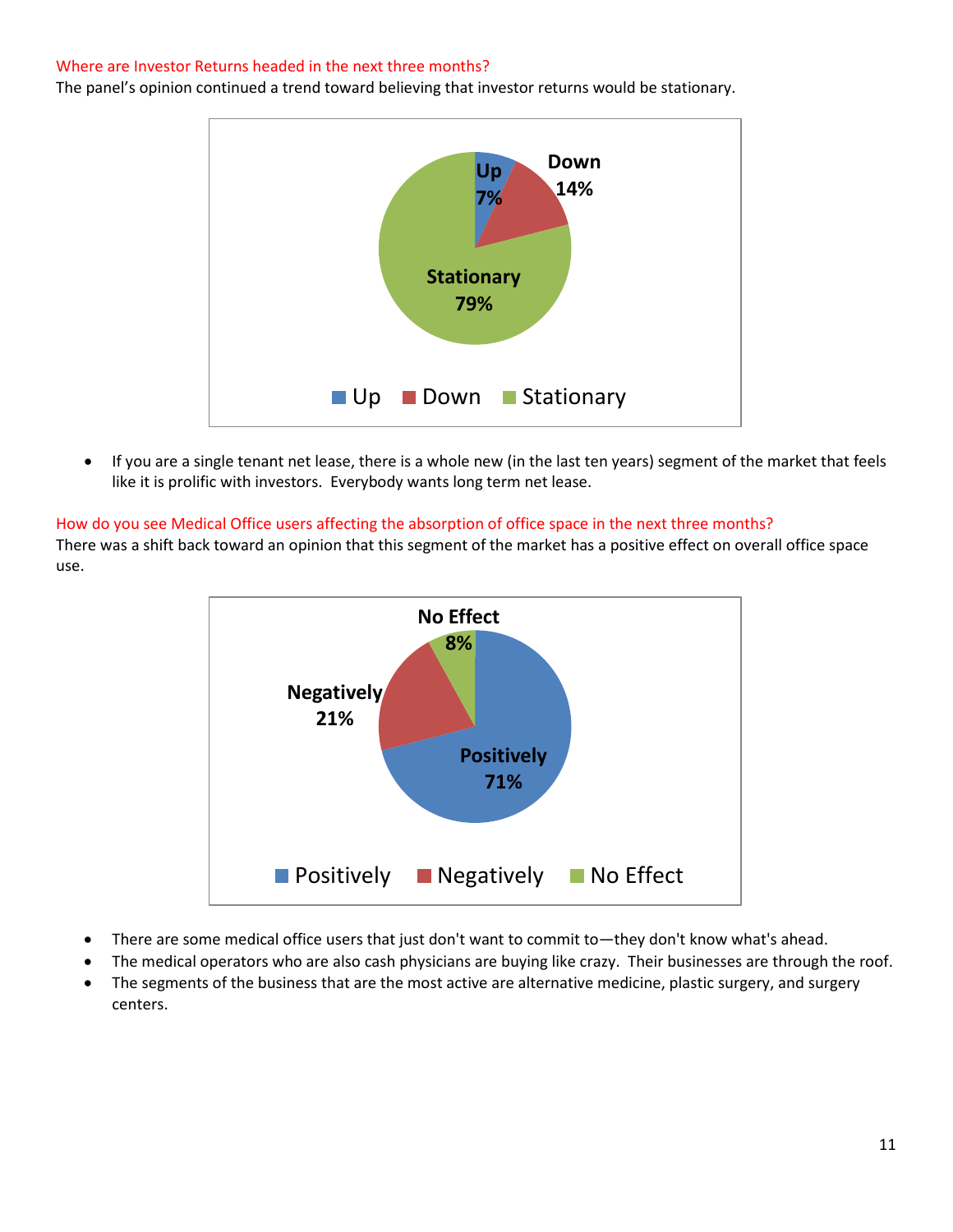### Has Cap Rate Compression helped effect gains in core real estate values over the past three months?

There was a significant shift toward an opinion that cap rate compression was no longer effecting core real estate values.



The reason for the negative response is because there is this misconception that there is all this core and core plus investment capital out in the market, and there's not. It is nibbling on the edges. Everybody wants value add. They want meat on the bone. The notion that it is really the value add investor that has driven cap rates down a bit is because there are more of them, but in terms of a true core, think about the last core anything that really traded, at least in the office sector.

## Will Cap Rate Compression continue in the 2<sup>nd</sup> Quarter of 2014?

The vast majority of panel members believed that cap rate compression will not continue.



• Until we see interest rates start moving, I don't think you are going to see an appreciable bump in cap rates, and you could probably find as many people who will tell you that they think we are deflationary as will tell you that they think the U.S. is going to be inflationary over the next ten years.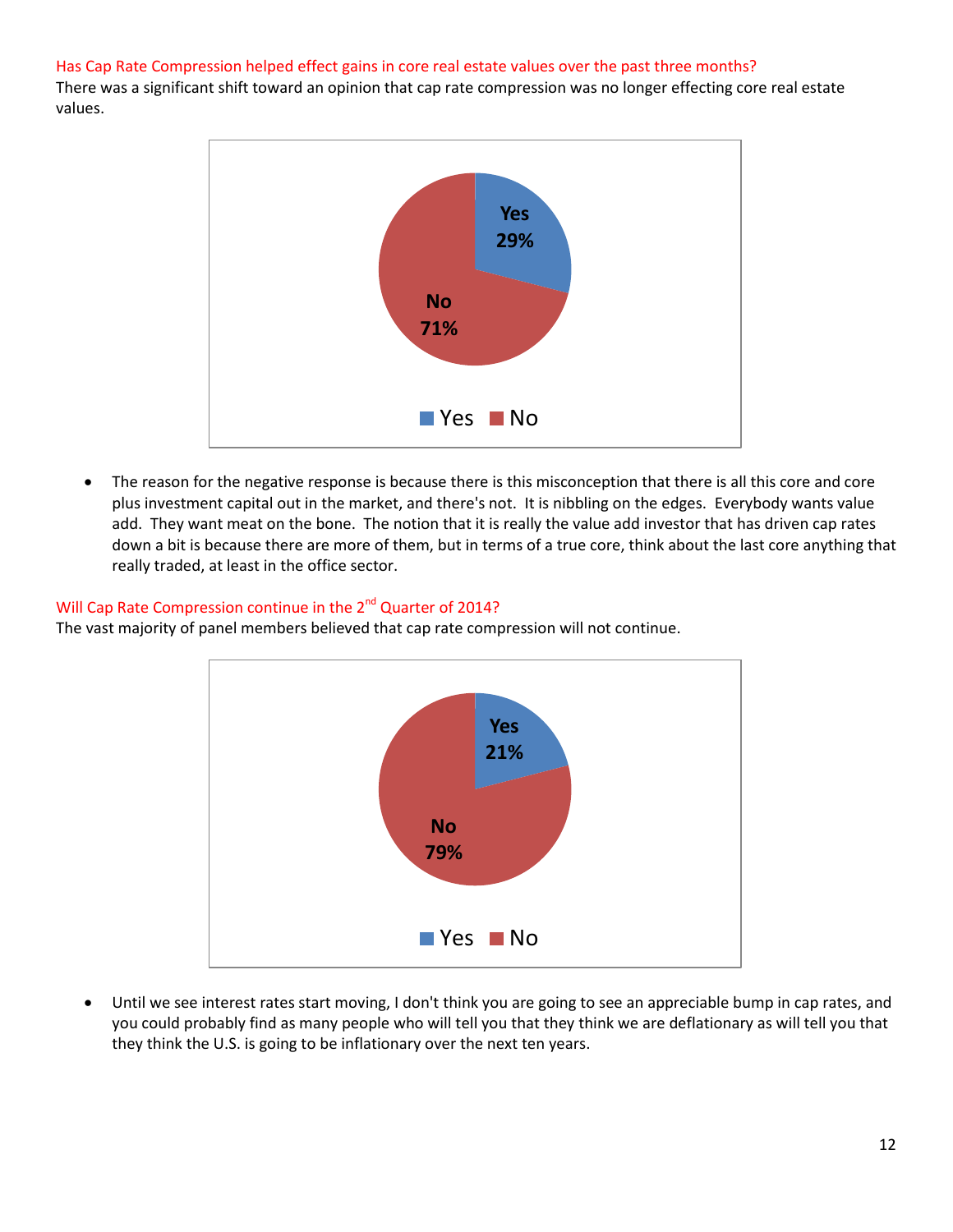## Have land prices reached their peak?

The opinion of the panel remained essentially unchanged in its belief that land prices have not peaked.



• This is submarket specific, no is essentially the answer.

#### Have homebuilders stopped buying land?

This was unchanged with a consensus that homebuilders have not stopped buying land.



• It has slowed, but it never stops.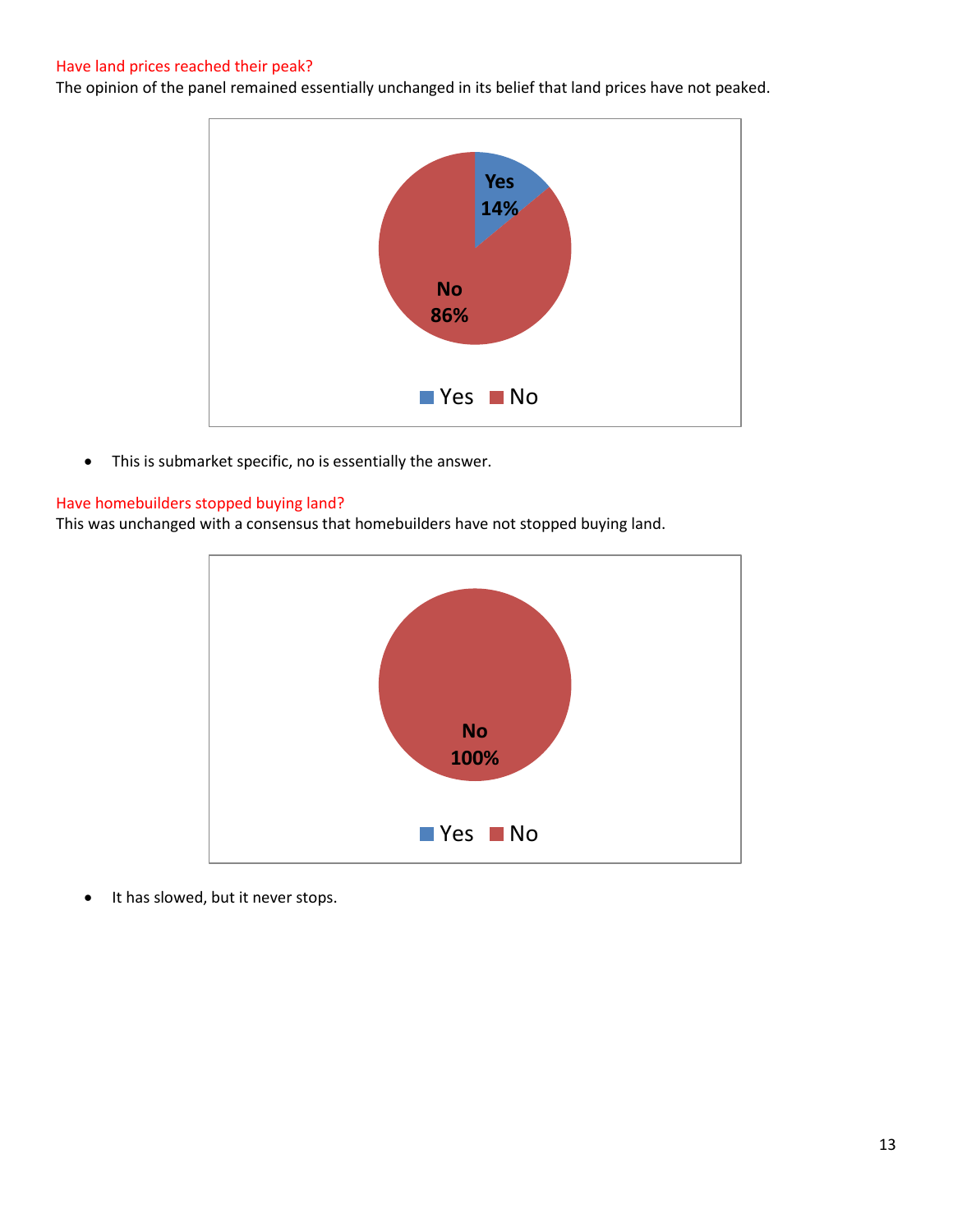## Are homebuilders backing out of land deals?

This was unchanged with a consensus that homebuilders, except for a few transactions, were not backing out of deals.



- The answer is no, but they are trading them.
- They're all over the place still trying to buy in most every submarket.
- You've got good bid support, good depth in bidding.

#### Is the tight inventory for homes on the market affecting the commercial side at all?

This panel was again split in its opinion which as was unchanged however fewer panel members believed that this will possibly impact the commercial market in the future.



I don't think it's going to change much for the next quarter is the short answer.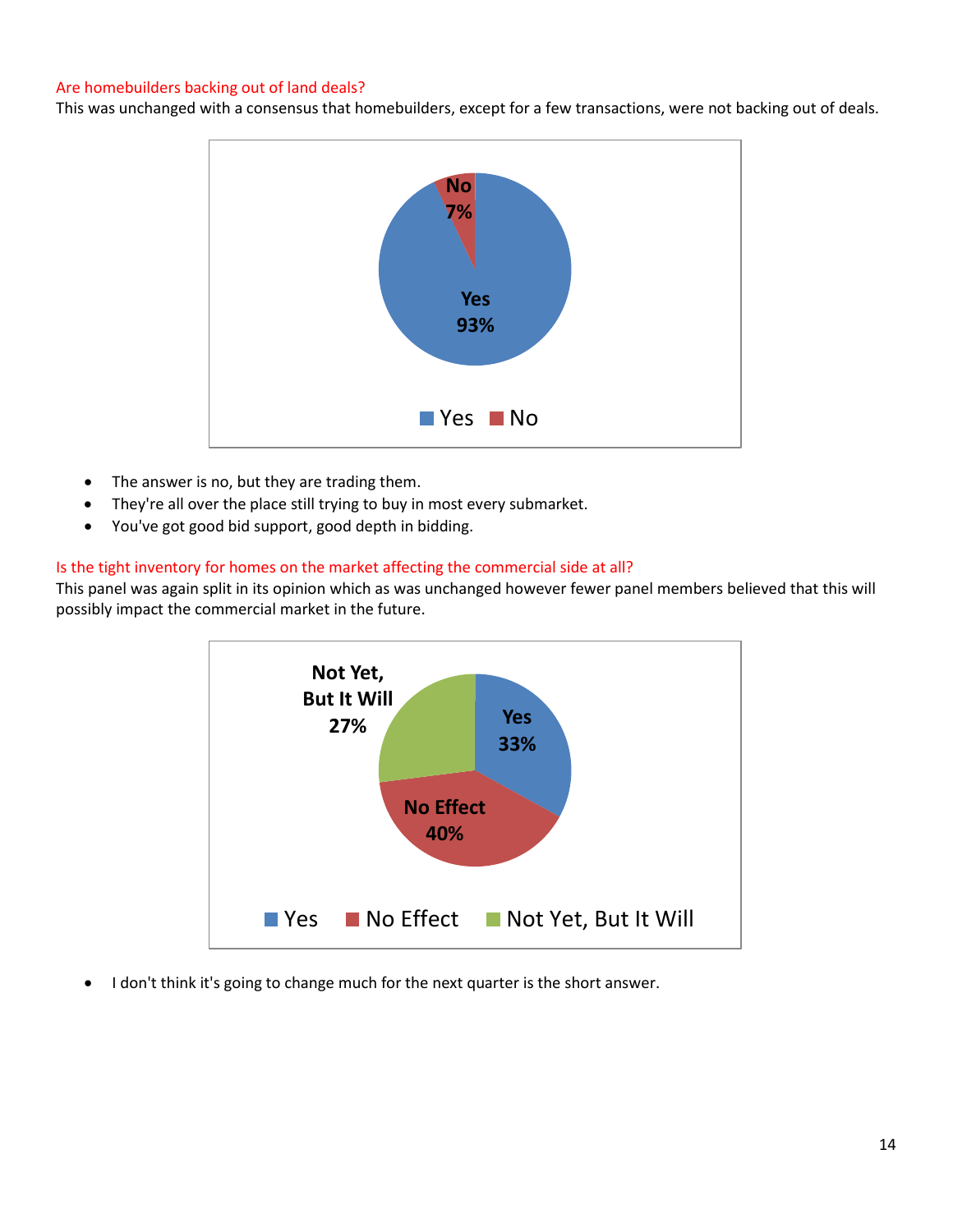# Will the number of people who have stopped working or stopped looking for work affect commercial real estate/industrial/office/retail/multifamily?

The panel expressed a growing concern about this with a majority believing that unemployment will hurt the commercial markets. This was a significant difference from last quarter when the panel's opinion was fairly evenly split.



• It is hard to know what to believe in terms of job numbers

Is uncertainty in the Federal Government affecting the commercial real estate market and hindering our local growth potential?

This was unchanged with a consensus that the uncertainly with the Federal Government is hurting our growth.



It is affecting everything.